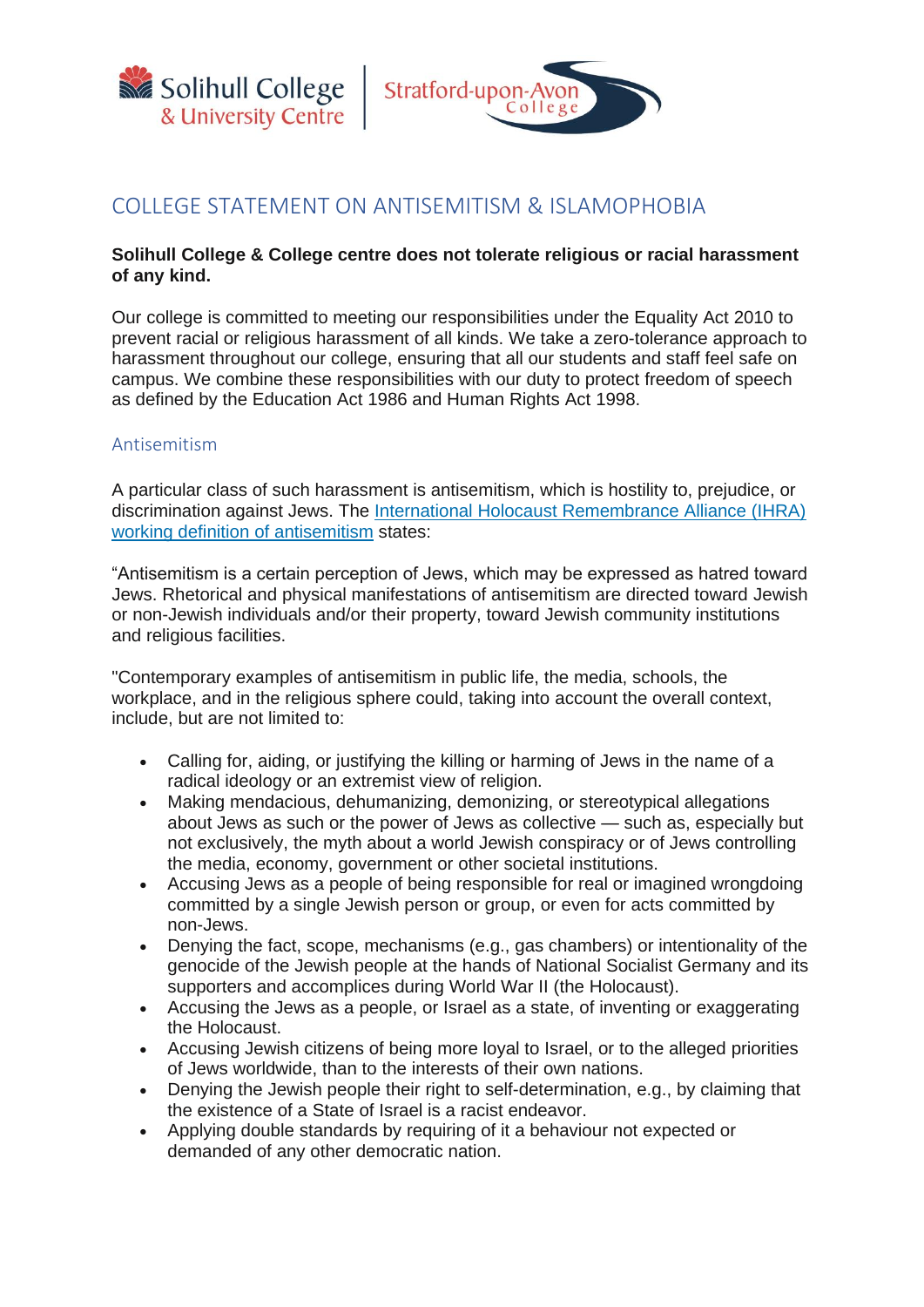



- Using the symbols and images associated with classic antisemitism (e.g., claims of Jews killing Jesus or blood libel) to characterize Israel or Israelis.
- Drawing comparisons of contemporary Israeli policy to that of the Nazis.
- Holding Jews collectively responsible for actions of the state of Israel.

"**Antisemitic acts** are criminal when they are so defined by law (for example, denial of the Holocaust or distribution of antisemitic materials in some countries).

"**Criminal acts** are antisemitic when the targets of attacks, whether they are people or property – such as buildings, schools, places of worship and cemeteries – are selected because they are, or are perceived to be, Jewish or linked to Jews.

"**Antisemitic discrimination** is the denial to Jews of opportunities or services available to others and is illegal in many countries."

The IHRA notes that its working [definitions](https://www.holocaustremembrance.com/resources/working-definitions-and-charters) "help raise awareness of how these issues may, taking into account the overall context, manifest themselves." Such discussions are important for our community, and for society as a whole. Public discourses express a range of views on recognising antisemitism, in order to be in a position to act against it.

It is important to recognise that our zero-tolerance approach to antisemitism does not prevent criticism of Israel or the actions of the Israeli government, just as all other nation states and government are open to critical discussion. For example, as set out by the Home Affairs [Committee](https://publications.parliament.uk/pa/cm201617/cmselect/cmhaff/136/13605.htm) in 2016:

- It is not antisemitic to criticise the government of Israel, without additional evidence to suggest antisemitic intent.
- It is not antisemitic to hold the Israeli government to the same standards as other liberal democracies or to take a particular interest in the Israeli government's policies or actions, without additional evidence to suggest antisemitic intent.

We will continue to actively engage our community to build awareness of antisemitism as a form of religious and racial intolerance.

Further resources on Antisemitism

- [Antisemitism Explained \(Video\)](https://www.youtube.com/watch?v=5BIwf72ynS8)
- [Antisemitism in the 21st century](https://www.myjewishlearning.com/article/anti-semitism-in-the-21st-century/)

## Islamophobia

Another example of this type of harassment is Islamophobia. The [All-Party](https://appgbritishmuslims.org/) [Parliamentary](https://appgbritishmuslims.org/) Group on British Muslims (APPG) definition states:

"Islamophobia is rooted in racism and is a type of racism that targets expressions of Muslimness or perceived Muslimness."